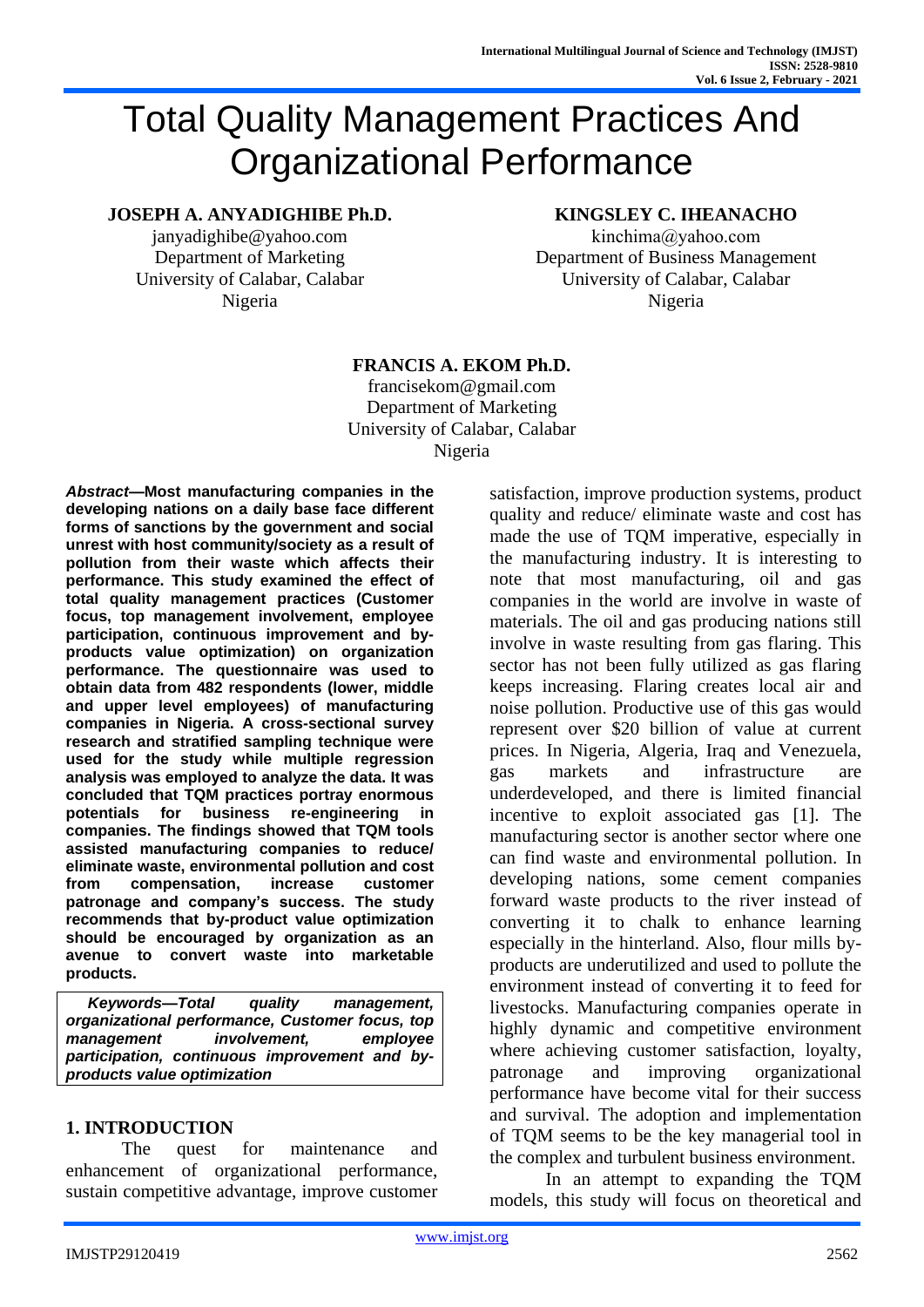practical perspectives of TQM. The theoretical perspective intends to provide a deeper understanding to TQM models. Prior researches revealed the implementation of TQM principles and practices or dimensions as an essential mechanism in influencing organizational performance. Reference [2, 3, 4, 5, 6] employed the critical success factors (CSFs) analysis of Pareto on TQM application between 1989 and 2003 identified the following as top eight CSFs of TQM: leadership, process control, managing suppliers, design of service, customer focus, employee relation, training and data quality. Reference [5] identified support of top managers, customer focus, and workers empowerment as the most effective aspects of TQM. The byproduct value optimization goes beyond continuous improvement in features and quality of a product but rather converting waste into marketable product.

 In addition to the above studies on TQM practice, the inclusion of by-product value optimization as TQM practice is to expand theoretically the TQM model. The practical perspective will assist organizations (manufacturing companies) understand the need to converting waste into marketable products which will generate revenue, reduce cost, increase customer's patronage and influence organization success. Also, by-product value optimization will assist companies save money from compensation, aviate sanction from the government, social unrest by host community/society as a result of pollution from waste materials. It will provide the bases for policy makers and government to formulate policies that will influence organizations to eliminate/reduce waste and pollution in the environment. By-product value optimization (BVO) is the application of sophisticated technology and technical know-how in the manufacturing process and re-engineering to eliminate wastages and converting the waste to value-adding products so as to earn revenue, satisfy customers and improve organizational performance. This study seeks to examine the effect of TQM practices (Customer focus, employee participation, top management participation, continuous improvement and byproducts value optimization) on organizational performance.

**2. LITERATURE REVIEW**

*2.1 Theoretical framework*

*2.1.1 Deming's total quality management theory (Deming, 1982)*

Reference [7] postulated the 14 points quality management programme which an organization regardless of size or type of business are required to adopt as the basis for initiating and sustaining an organizational transformation/performance through total quality management. Deming asserts that any organization that adopts the 14 points is one that expect to defend its current market standing and remain competitive, improving the interest of investors and other stakeholders. Deming's 14 points of total quality management include; constant improvement of product quality, adoption of new philosophy (by-product value optimization), and elimination of dependence on mass inspection to ensure quality. Deming advised that businesses cease the use of price as the sole basis for resource allocation; be consistent in always improving operations system; implement and improve training; imbibe strong management; introduce friendly relationship and collapse hindrances among employees/departments. Also eradicate numerical goals for employees and management, remove exhortation, slogans, and targets for employees, and eliminate hindrances to the dignity of the workforce. Remove the practice of yearly merit and rating, create vigorous programme of training, retraining, and career development and top management involvement to accomplish the points listed.

The relevance of this theory to this study is that it shows managers and employees the contribution of all the elements in the activity system of an organization. Achieving quality is not just the function of those at the production or factory end of the organization, but of every individual, unit, material input that goes into or contributes, directly or indirectly, to the final output of the organization. Thus, workers must be trained and retrained to make effective decisions, be resourceful and avoid wastefulness (by product value optimization), management must get involved, not only by pushing down directives, but also in the factory floor to understand the feasibility of any policy. And very crucially, the theory allows organizational members to think from the perspective of the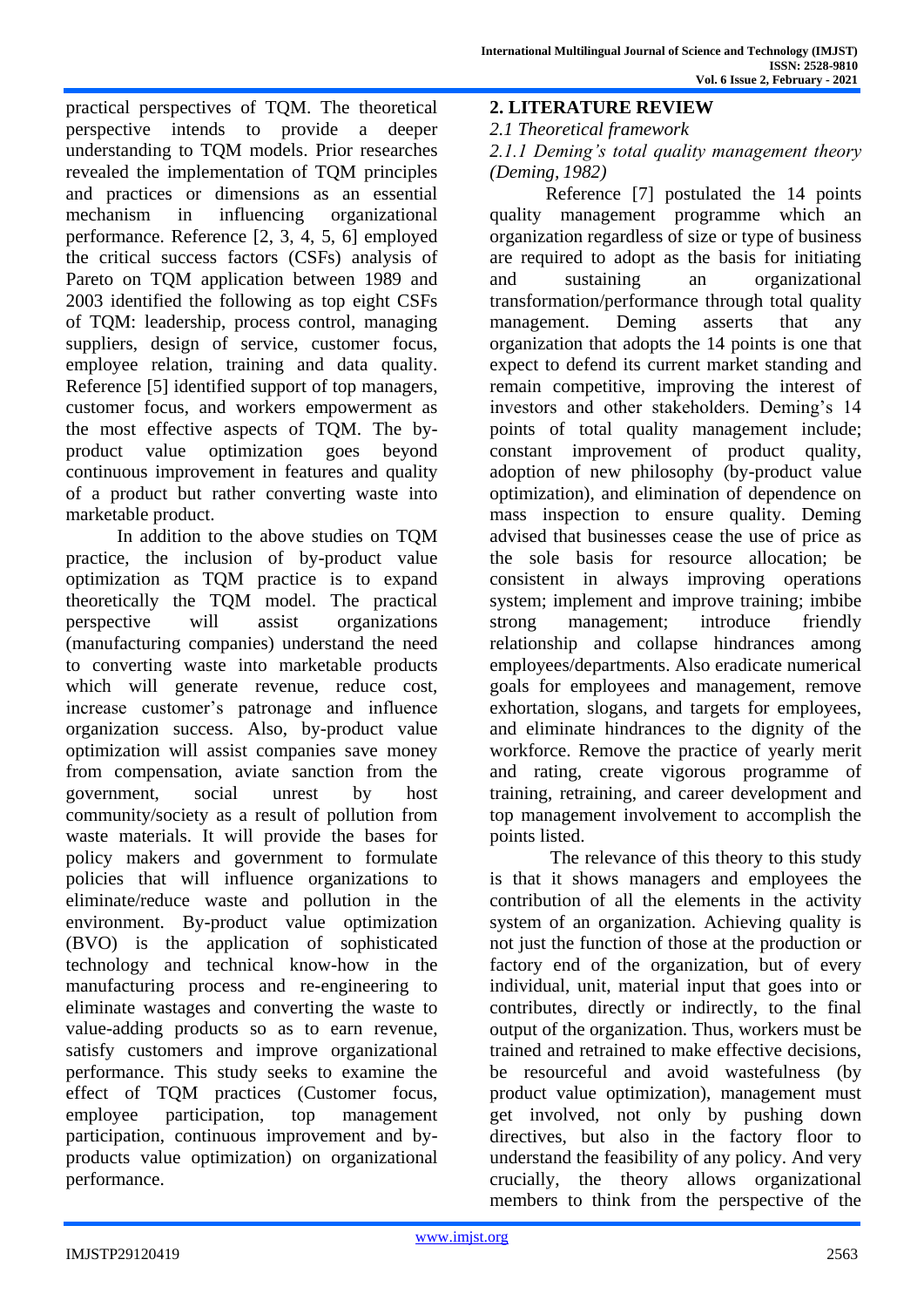customer in all their activities.

# *2.2 Conceptual framework*



FIG. 1: Conceptual model: Total quality management practices – organizational performance model

The above model was adapted from Deming's total quality management theory which includes five (5) practices/dimensions to portray the effect of TQM on organizational performance – customer focus, continuous quality improvement, employee participation, top management participation and by-product value optimization which were of major concern in the study environment.

# *2.2.1 Dimensions of TQM*

Customer focus: The emphasis given to continuously satisfying the requirements and anticipations of customers by an organisation. Reference [8, 9] asserted that organizational success in this millennium depends on satisfying the requirements of customers effectively, efficiently, and on continuously. Emphasis on the perspective of the customer is an essential TQM practice which emphasizes on creating customer value which leads to improvement in organizational performance [10].

When an organization satisfies customers with their products, customer patronage, loyalty and retention tends to be achieved. This in turn will result to improvement in organizational performance in terms of increase in sales volume. Reference [11, 12, 13, 14] opined that customer orientation is among the key drivers of performance enhancement and is positively associated with company performance.

Employee participation: Employees are organization most essential asset in improving firm's performance. Employee participation is the involvement of employees in the day-to-day activities and decision making in an organization. To ensure employee participation, they need training, education and motivations to enhance their effectiveness and efficiency. Reference [15] concluded that employee's participation in decision-making, information sharing and employee training is avenue that enables organization to utilize their resources efficiently which in turn improve firm's performance.

Top management participation: Top management participation is the commitment of management in setting organizational goals, objectives and facilitating quality programmes for effective and efficient performance. Reference [16] concluded that top management participation gives direction for quality related goals achievement. This study proposes significant influence of top management participation on firm's performance.

Continuous improvement: Continuous quality improvement is the reduction or elimination of defect and constant change in product features and quality. Manufacturing companies are expected to device means of eliminating defective production, while achieving improvements in the process of transforming resources into outputs. Reference [6, 17] asserted that continuous improvement employed by companies inspire employees for quality performance and innovations. This study proposes continuous improvement as a TQM practice to improve performance of manufacturing companies.

By-product value optimization: By-product value optimization is the means of converting waste product into actual product for sale; generate revenue for the organization and consumption by customers. This seems to go beyond improvement in product features and quality rather converting waste materials/ products into marketable commodities and eliminating wastage. This in turn enhances organizational performance. But implementation has to be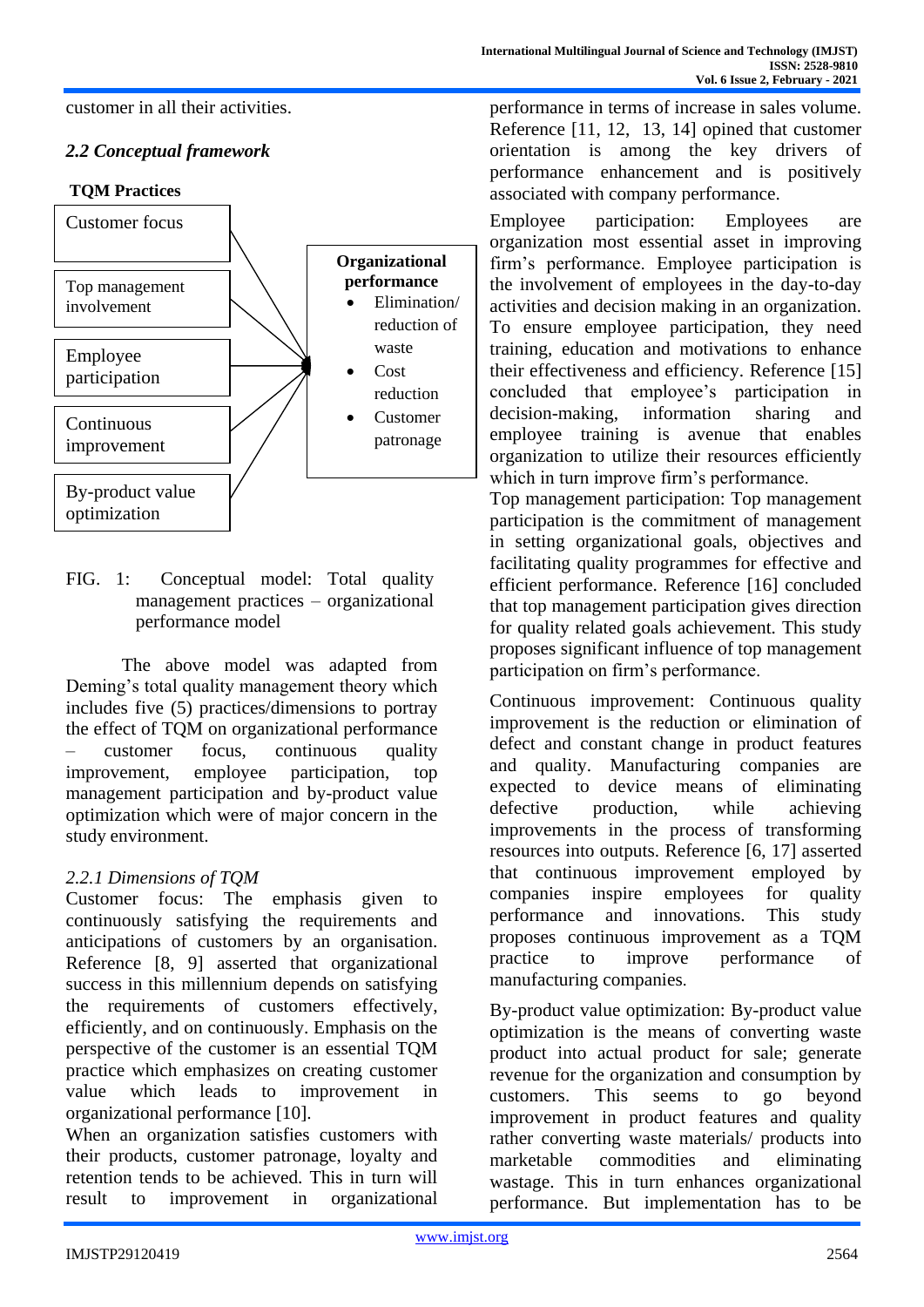guided by the ISO convention on the waste conversion and processing (ISO 9001of 2008) and that NIS certification of the Standards Organization of Nigeria which shows that the product has passed quality test.

# *2.2.2 Organizational performance*

 Organizational performance is the achievement of a company's goals or output of its activities. It describes the degree of success of an organization in the specific targets it sets out to accomplish, which will lead to realizing a bigger, broader goal and objective. Understanding and gauging a firm's performance level is critical to crafting appropriate strategic plans and daily decision making of the organization. Managers are concerned with performance as it shows the effectiveness of the decisions they make regarding alternative application of organizational resources.

Reference [18] noted that "measuring organizational performance was in the past limited more or less on financial measures in the form of revenue, profit, net operating income, ROA (Return on Assets), ROE (Return on Equity), ROS (Return on Sales) and other mostly revenue and profit related measures." As practical as the financial indicators of performance are, they are only historical records inadequate in determining the appropriateness of current operations or translating into competitiveness in the future. There are also operational and strategic or market perspectives to performance. What constitute performance can either be seen at the topmost level of management, middle management, and lowerlevel management. That is, every level has their target and indicators of performance. Thus, everything that shows success in reaching corporate goals constitutes organizational performance. Organizational performance is an umbrella term that encompasses all of how well an organization is doing in achieving its set goals and objectives. Reduction of waste, cost reduction and customer patronage are used as the operational measures of performance in this study.

*Waste reduction/elimination*: Waste is inevitable in organizations, especially manufacturing firms. Waste reduction is therefore the conscious efforts at keeping the amount of wastages that result from the manufacturing activities of firms. It is a holistic method for preventing excesses and it combines a variety of actions to control all resources and manufacturing surpluses friendly to the environment, is cost-effective, and in line with social norms [19]. Since the central philosophy of TQM is to do things right or correct from the beginning, all the times [20]. Waste management can be achieved by maintaining an appropriate stock of raw materials, using standardised measurement for inputs, and avoiding unnecessary packaging of products.

*Cost reduction*: This is the tactics used by companies to keep the cost of operations at the minimum possible level and drive up their profitability. Cost reduction involves strategies that seek to reallocate resources so as to decrease operational problem and increase organizational performance, and it includes keeping track of spending, optimizing workforce and redesigning work processes. A paramount success factor in cost reduction is in understanding the activities that add value to the organization and those that do not [21, 22]. To make profits and remain competitive, companies have to minimize their costs, since profit is not only a function price or quantity sold, but also of the cost of production.

*Customer patronage:* Customer patronage seeks to gain the trust and loyalty of customers for future repetitive purchases. Customer patronage indicates the degree of customers' devotion to the offerings of an enterprise together with the strength of their propensity to choose the brand over competing brands.

# *2.3 The concept of TQM*

The  $21<sup>st</sup>$  century business environment urges TQM to be a managerial system and approach so as to enhance global competitiveness, customer satisfaction and organizational performance [23]. The emergence of TQM has heralded a new area and phase in operations research used globally by manufacturing companies. Total quality management (TQM) practices are essential in achieving performance enhancements in the manufacturing sector of the economy. TQM is a non-stop effort at achieving excellence in the management of waste, quality of products of a company and all its activities delivered through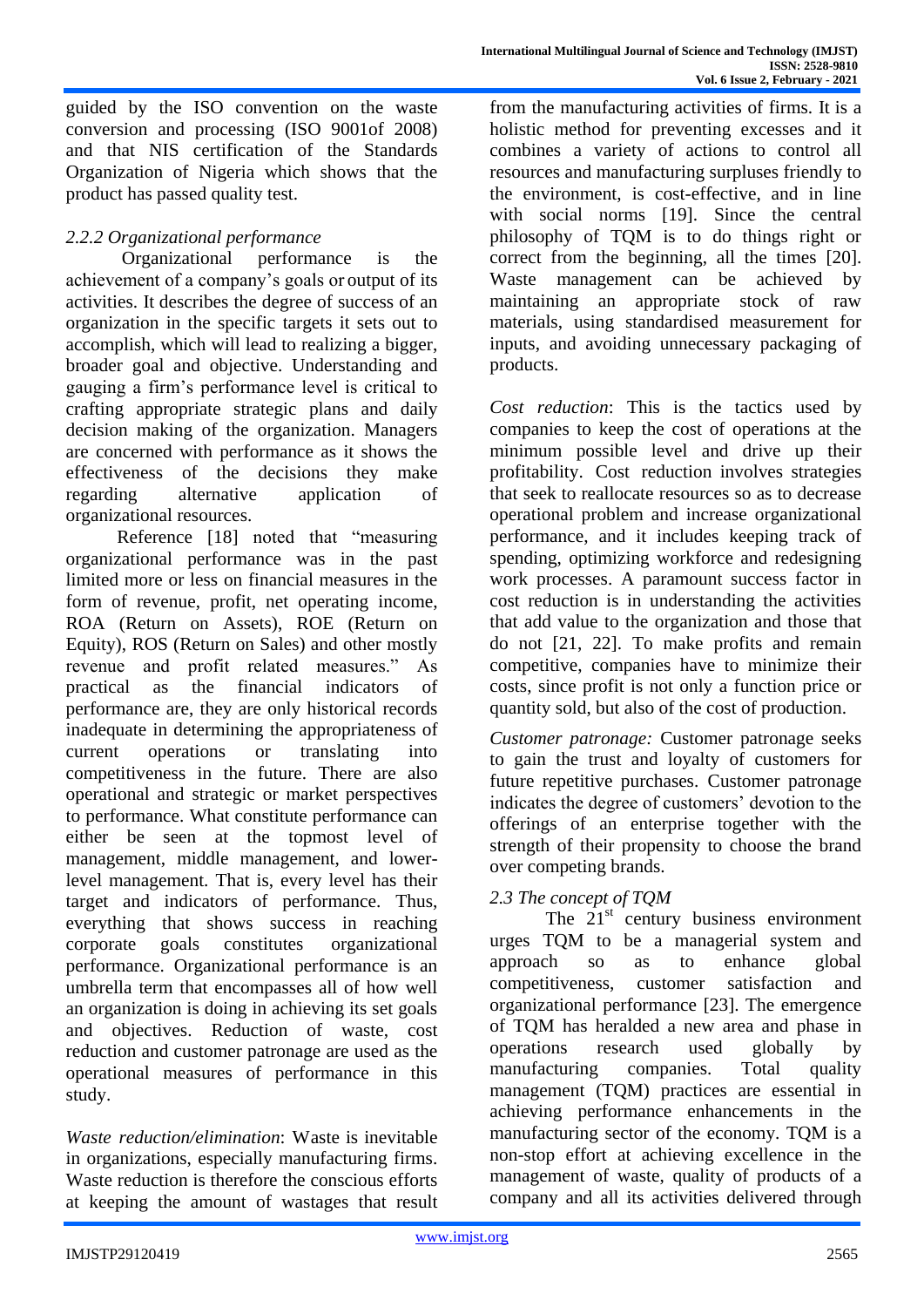the participation of all organizational members.

For manufacturing companies to improve performance, management is expected to invest more in quality programmes such as customer focus, continuous improvement in product quality delivery, top management-employee relationship, by-product value optimization, employees' training, and new infrastructure throughout the organization. TQM represents a continuous tactic for making better product achievable through employees' involvement throughout every hierarchical rungs and departments of an organization. TQM describes an organization-wide activity or initiative involving all employees, intended to improve effectiveness and quality of products offered to internal or external customers on continuous basis [24, 25].

TQM is an approach of performing business activities that ensures maximum organizational competitiveness through continuous improvement of products, processes, people and environment. TQM is a continuous improvement is performance, at all levels of operation, in each organization's functional areas, employing all resources available (human, material and money) [26]. TQM is a vital philosophy and provides maximum organizational success. TQM sets standards signifying the foundation for constant enhancement in firms. TQM assist organization to gain sustainable competitive advantage [27, 17]. The philosophy of TQM is that the processes of business operations have to centre on harmonizing the concepts of customer-focus, and perfection of deliveries.

# *2.4 Empirical review*

# *2.4.1 Customer focus and organizational performance*

Reference [28] conducted a study on how TQM affects organizational performance. The study was carried out among froze food enterprises in Macedonia. Examining TQM's influence on successes of firms was the focus of the study. A total of 120 employees responded to the questionnaire which provided data for the study. The result from the regression analysis showed that TQM implementation significantly improves performance, productivity and optimization of the quality costs.

Reference [6] conducted a study on how

TQM dimensions connect with performance among textile companies in Pakistan. One objective the study sought to achieve was to ascertain how customer focus relates with organizational performance. The study selected 197 textile mills, self- administered survey questionnaire were administered to 270 managers. 90 respondents were quality related managers while 18 were non-quality managers. Multiple linear regression analysis was used in analyzing the data. Results showed customer focus demonstrates a substantial connection with company success.

A research conducted by [9] on TQM practices on organizational performance among SMEs in Punjab Province of Pakistan. The study aimed at examining the connection of customer focus with some non- monetary indicators of performance among SMEs. Sixty (60) SMEs constituted elements studied. Data were generated using questionnaire and regression was employed for testing the data. Findings from the study revealed that performance is positively influenced by customer focus.

Reference [30] studied how some dimensions of TQM affect the performance of organizations in the Iranian oil industry. The study aimed at indicating the influence of customer orientation/drives on organizational performance. A total of 400 samples were used for the study. Path analysis plus structural equation technique were applied for testing the hypotheses in relation to conceptual model. The result showed that customer orientation had a positive influence on organizational performance.

# *2.4.2 Top management involvement and organizational performance*

Reference [31] carried out a study on evaluating the effect has on service delivery of enterprises in Zanjan, Iran. 188 companies were randomly selected from Tehran stock exchange as the sample size. Data was analysed with structural equation method. Findings from the study revealed TQM as having substantial and positive influence on performance of organizations.

Reference [32] researched on TQM and organizational performance of firms in Pakistan's telecommunication sector. A sample of 212 respondents took part in the study. Findings from the study showed that TQM practices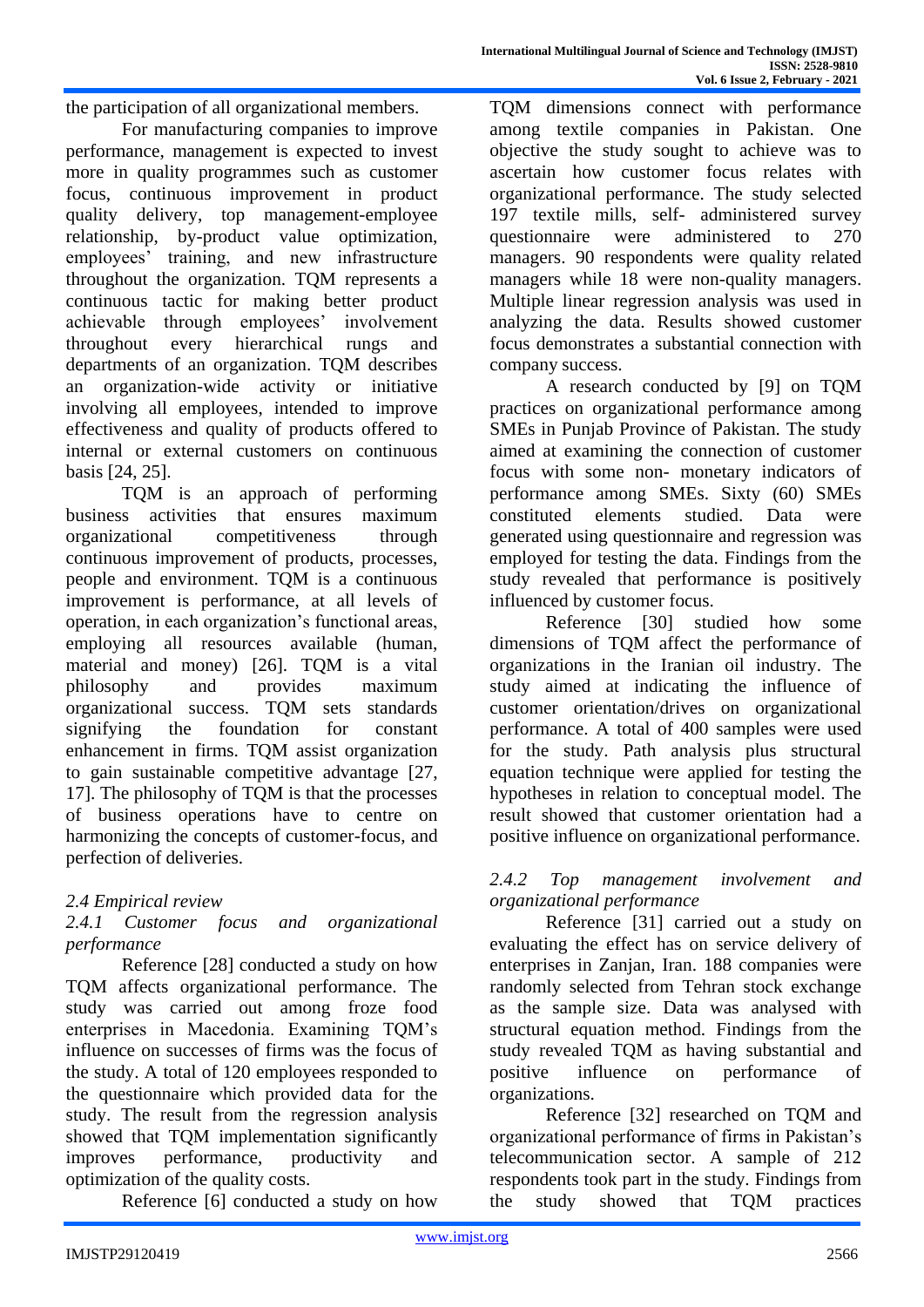(management support) had positive and strong influence on organizational performance.

# *1.4.3 Employee participation and organization performance*

Reference [33] carried out an empirical study on application of TQM vis-à-vis success of service organizations in the wildlife subsector in Kenya. A sample of 60 respondents was administered with questionnaire. Data were analyzed using linear regression. Results of the tests hypothesis showed that TQM implementation (customer focus, the role of management, workers" participation, fact-based decision making, etc.) results in actual organizational performance. The study recommended that TQM principles should be properly incorporated for success implementation of TQM and organization success.

Reference [6] assessed the connection of TQM dimensions and firm performance. It aimed at determining the effect of employee participation on organizational performance. 270 respondents were sampled. Result from multiple regression analysis revealed that employee participation affect firm's performance. Reference [29] studied TQM's impact on the performance among Pakistani SMEs. The study examined how strategic indicators are affected by TQM dimensions. A sample size of 60 SMEs was used. The regression analysis indicated that employee participation influenced organizational performance of Pakistani SMEs.

# *2.4.4 Continuous improvement and organizational performance*

Reference [34] conducted a study examining TQM practice impact on performance of an organization. The study was carried out in Koforidua, Ghana. 124 respondents constituted the sample for the study. Findings from the correlation analysis showed that TQM practices (employee involvement) had influences company success. It was concluded that some TQM practices in the firm were not fully implemented. The research recommended that Intravenous Infusions Limited Koforidua should put more effort in implementing those TQM practices which will assist to improve their performance.

Reference [6] analyzed the association of TQM dimensions with organizational

performance in Pakistan. 90 copies of research questionnaire were administered to respondents. The study sought an observation of the influence of continuous improvement on organizational performance. 270 managers from 90 enterprises in Pakistan's textile industry participated. Questionnaire was designed, applied, and data were gathered. Regression analysis results showed continuous improvement with a substantial influence on firms' wellbeing.

Reference [35] evaluated how TQM and related quality enhancement approaches relates with performance of SMEs in Australia. 62 firms were involved in the study. Using the quality standards in Australia, data were generated to define the association of TQM with an organization's performance. The study observed a substantial connection between continuous improvement and the SMEs" performance. Reference [36] studied TQM in the University of Malaya, Kuala Lumpur, Malaysia. The study concluded that continuous improvement goes beyond enhancing student's performance to equally preparing them to comprehend, withstand and improve the society they work and live in.

A research carried out by [37] on TQM's impression on organizational success, responses from 86 different firms in Pakistan were obtained through questionnaire and random sampling. The data were statistically analyzed with graphs and multiple techniques by employing mini-tab software. The study indicated that TQM practices (constant enhancement, workers' involvement, leadership and customer orientation) have positive and substantial impact on organizational performance.

# *2.4.5 By-product value optimization and organizational performance*

Little or no study has been carried out on by-product value optimization and organizational performance. This study aimed at revealing how conversion of waste material/products into marketable product can influence firm's performance. The by- product value optimization goes beyond mere improving the product feature, rather transforming waste items into products that can be offered for sale to consumers.

# **3. Materials and methods**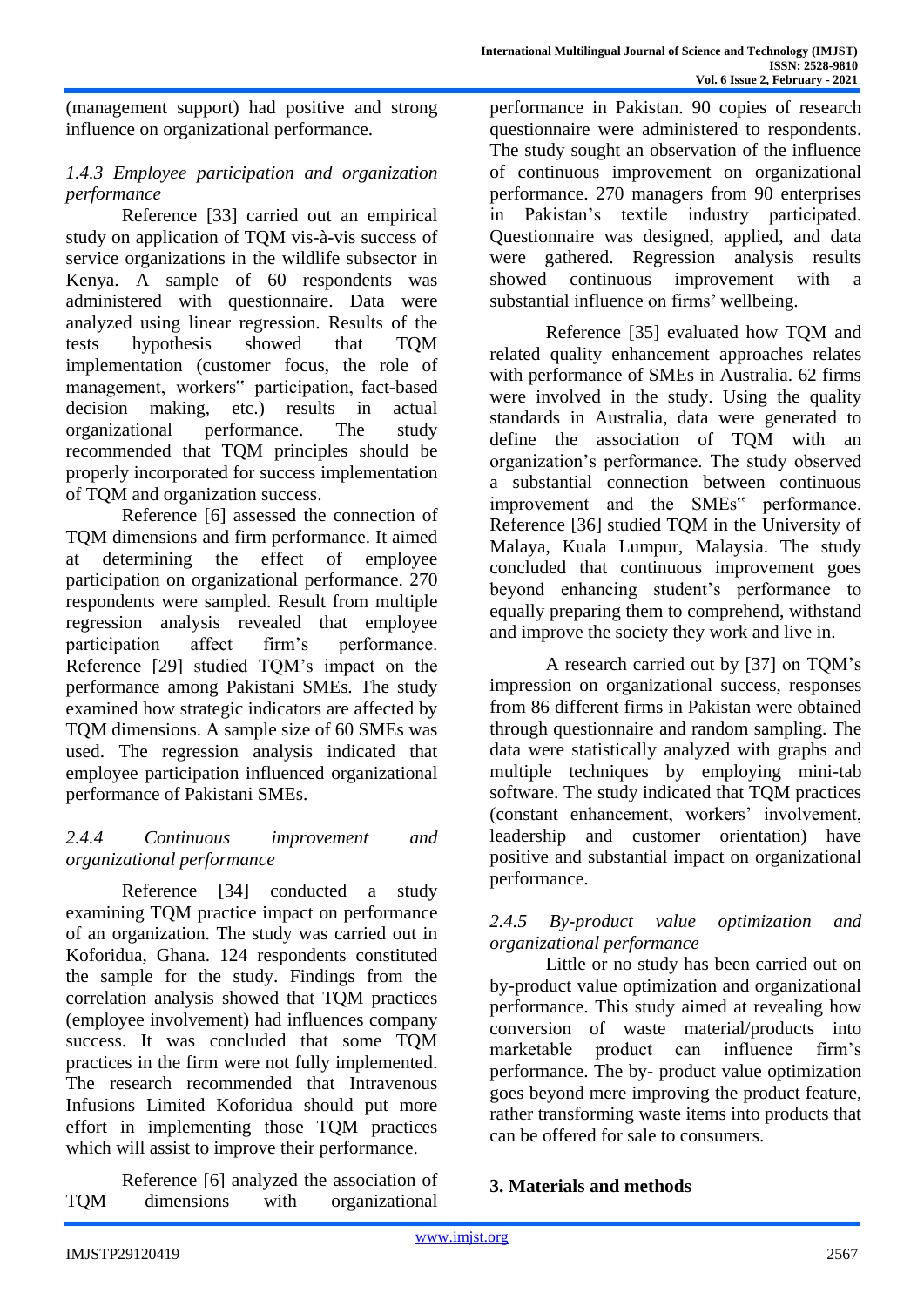The design for this study was crosssectional. Cross-sectional studies involve amassing facts from a portion of a population of interest. Reference [38] noted that samples are good because the selected elements possess features or characteristics that are common to all members of a universe. Adoption of this design was because it enables the unraveling and examination of effect and cause relationship between variables, in this case TQM practices and performance of manufacturing companies. Here, the study area was divided into three stratas: top, middle and lower workers. 500 copies of the questionnaire were administered to respondents in 20 manufacturing firms in Nigeria and 482 were correctly filled, returned and used for the study. Data were collected using primary source. A questionnaire was designed for this purpose.

 Total quality management (TQM) was measured by customer focus (4 items), top management participation (4 items), employee participation (4 items), continuous improvement (4 items) and by-product value optimization (3 items) through asking staff to indicate their opinions from statements in the research questionnaire. The researcher used 5 points Likert scale of strongly agreed, agreed, undecided, disagreed, strongly disagreed in measuring respondents" responses to the research statements in the questionnaire.

Organizational performance was measured by elimination/reduction of waste, cost reduction and customer patronage using 5 points Likert scale from statement (3 items) in the research questionnaire with strongly agreed, agreed, undecided, disagreed, strongly disagreed. In order to ensure effectiveness, the research instrument (questionnaire) used in this study was subjected to some evaluation criteria and this was done to ensure that the instruments used are valid and reliable. Before the questionnaire was administered, a pilot study was carried out on a selected few employees of manufacturing firms in Nigeria and the purpose of the pilot survey was to ensure the validity of the questions and reliability of the questionnaire to collect relevant data. Additionally, professional judgment about the validity of the questionnaire from experts in statistics was carried out by the researcher. Multiple regression analysis was utilized for data analysis.

# **4. Result and discussion of findings**

#### *4.1 Test of hypothesis*

Ho: Total quality management (TQM) practices have no significant effect on organization performance.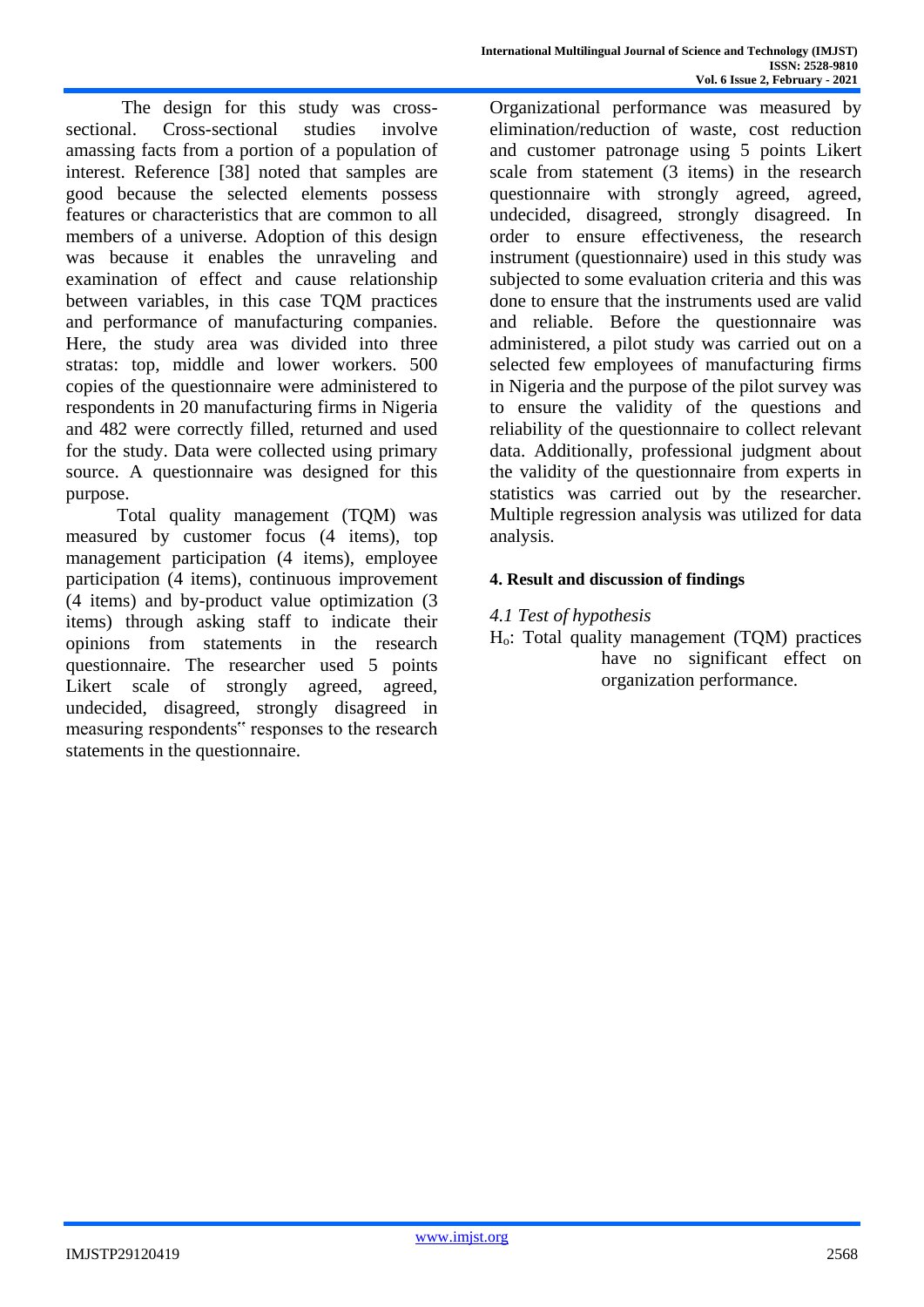#### **Table 1**

Model summary showing effect of customer focus, top management involvement, employee participation, continuous improvement, by-product value optimization on organizational performance

| Model           |               | $\overline{\phantom{a}}$<br>$\sim$<br>Square<br> | Square<br>Adjusted R | $\overline{\phantom{0}}$<br>Std<br>Estimate<br>∩t<br>Error<br>the |
|-----------------|---------------|--------------------------------------------------|----------------------|-------------------------------------------------------------------|
| SS <sub>1</sub> | $968^{\circ}$ | $\sim$<br><u>. .</u>                             | .936                 | $ -$<br>$\cdot$                                                   |

a. Predictors: (Constant), Customer focus, top management involvement, employee participation, continuous improvement, by-product value optimization

#### **Table 2**

ANOVA<sup>a</sup> showing effect of customer focus, top management involvement, employee participation, continuous improvement, by-product value optimization on organizational performance

| Model |            | Sum of Squares | Df  | Mean Square |          | $\sim$<br>$\mathrm{S12}$ . |
|-------|------------|----------------|-----|-------------|----------|----------------------------|
|       | Regression | 1874.460       |     | 374.892     | 1409.459 | 000 <sup>b</sup>           |
|       | Residual   | 126.874        | 477 | .2661       |          |                            |
|       | Total      | 2001.333       | 482 |             |          |                            |

a. Dependent Variable: Organizational performance

b. Predictors: (Constant),Customer focus, top management involvement, employee participation, continuous improvement, by-product value optimization

#### **Table 3**

Coefficients<sup>a</sup> showing effect of customer focus, top management involvement, employee participation, continuous improvement, by-product value optimization on organizational performance

| Model        |                                  | Coefficients | Unstandardized | Standardized<br>Coefficients |       | Sig. |
|--------------|----------------------------------|--------------|----------------|------------------------------|-------|------|
|              |                                  | B            | Std. Error     | <b>B</b> eta                 |       |      |
| $\mathbf{1}$ | (Constant)                       | .293         | .162           |                              | 1.812 | .071 |
|              | <b>Customer</b> focus            | .047         | .020           | .058                         | 2.369 | .018 |
|              | Top management<br>involvement    | .000         | .035           | .000                         | .013  | .990 |
|              | Employee participation           | .099         | .026           | .122                         | 3.889 | .000 |
|              | Continuous<br>improvement        | .496         | .052           | .494                         | 9.533 | .000 |
|              | By-product value<br>optimization | .219         | .026           | .319                         | 8.454 | .000 |

a. Dependent Variable: Organizational performance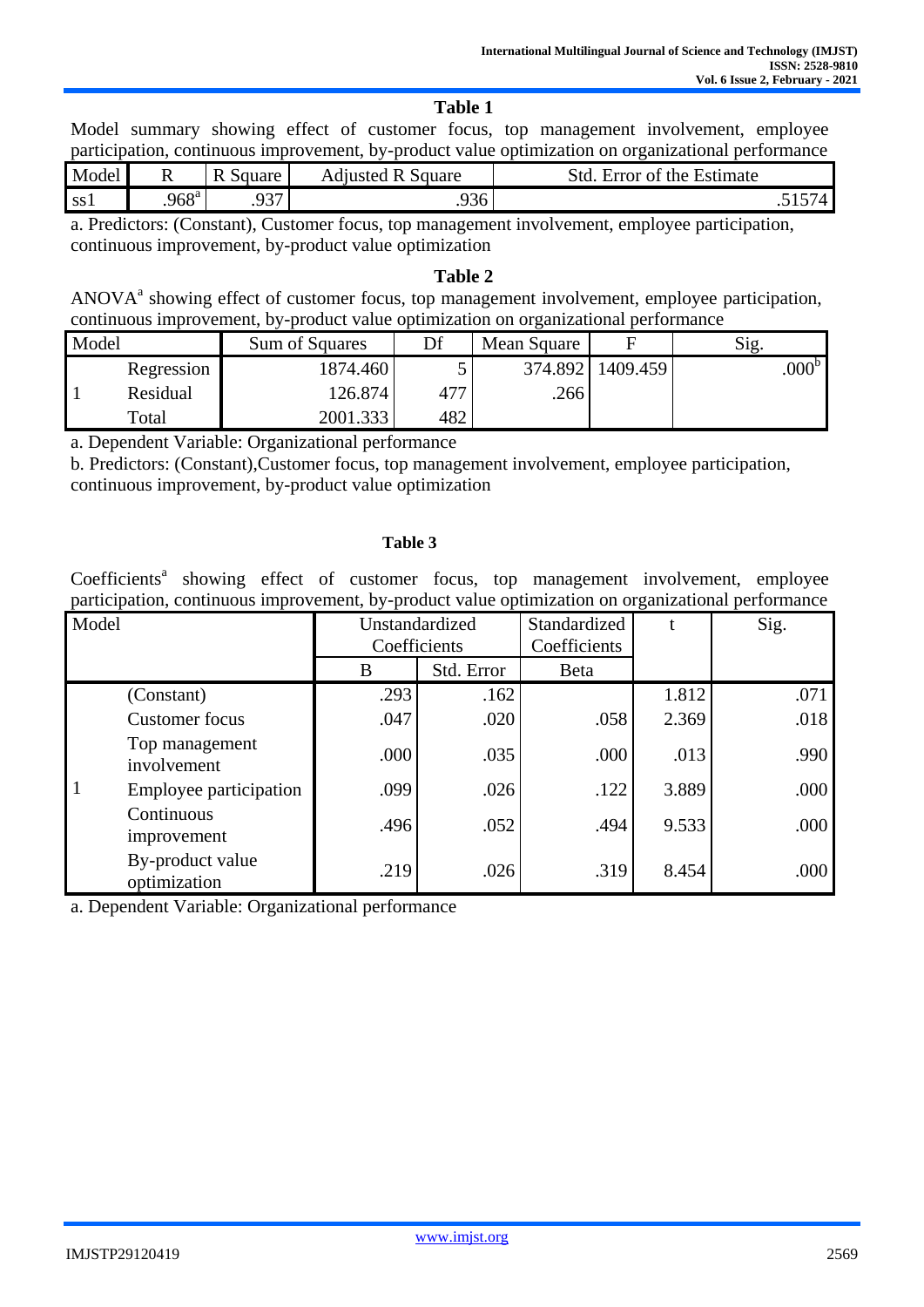Tables 1, 2 and 3 above report the results of multiple regression analysis carried out to test hypothesis. The results show that there is a significant joint effect of customer focus, top management involvement, employee participation, continuous improvement, byproduct value optimization on organizational performance (b: customer focus  $= 0.047$ , top management involvement  $= 0.001$ , employee participation =  $0.099$ , continuous improvement = 0.496, by-product value optimization  $= 0.219$ . Therefore, null hypothesis is rejected. Tables 1 and 2 further report a significant *F* statistic, indicating the model's strong prediction strength  $(F = 1409.459, R^2 = 93.7\%, p < 0.05)$ . The  $R^2$  of 93.7per cent implies that for every unit change in organizational performance, 93.7 per cent of such variation is jointly attributed to customer focus, top management involvement, employee participation, continuous improvement and byproduct value optimization.

# *4.2 Discussion of findings*

### *4.2.1 Customer focus and organizational performance*

Customer focus describes how well the anticipation and requirements of customers are continuously satisfied by an organization. The results show that customer focus does substantially affect organizational performance. This study was in support of [29] and [39] who studied TQM's influence on organizational performance. Findings indicated that performance of SMEs, banks and oil industry respectively, were positively influenced by customer focus/orientation. That customer focus is an essential TQM practice which emphasizes on creating customer value which leads to improvement in organizational performance, deserves an important mention.

#### *4.2.2 Top management involvement and organizational performance*

Top management involvement is the commitment of management in setting organizational goals, objectives and facilitating quality programmes for effective and efficient performance. The results show that top-management support does

substantially affect Organizational performance. Reference [6] and [32] examined TOM and its influence on organizational performance and revealed management support positively influence organizational performance.

# *4.2.3 Employee participation and organization performance*

Employee participation is the inclusion of workers in the regular undertakings and taking decisions in an organization. The result reveals that employee participation does substantially affect performance of organization. This research finding was in support of studies by [6] and [29] who studied the connection of TOM dimensions and firm performance, aimed at determining the effect of employee participation on organizational performance. The study revealed that employee participation affected firm's performance.

# *4.2.4 Continuous improvement and organizational performance*

Continuous improvement involves reduction or elimination of defect and constant change in product features and quality. The results show that continuous improvement does substantially affect organizational performance. This research finding was in tandem with that of [6, 36, 35] on TQM dimensions association with organizational performance. Findings indicate continuous improvement's substantial influence on organizational performance. Organisational success in this millennium depends on satisfying customers' needs effectively and efficiently on continuous basis.

# *4.2.5 By-product value optimization and organizational performance*

By-product value optimization is the means of converting waste product into actual product for sale by the organization and consumption by customers. The result shows a substantial influence of by-product value optimization on organizational performance. The by-product value optimization goes beyond mere improving the product feature, rather transforming waste items into products that can be offered for sale to consumers.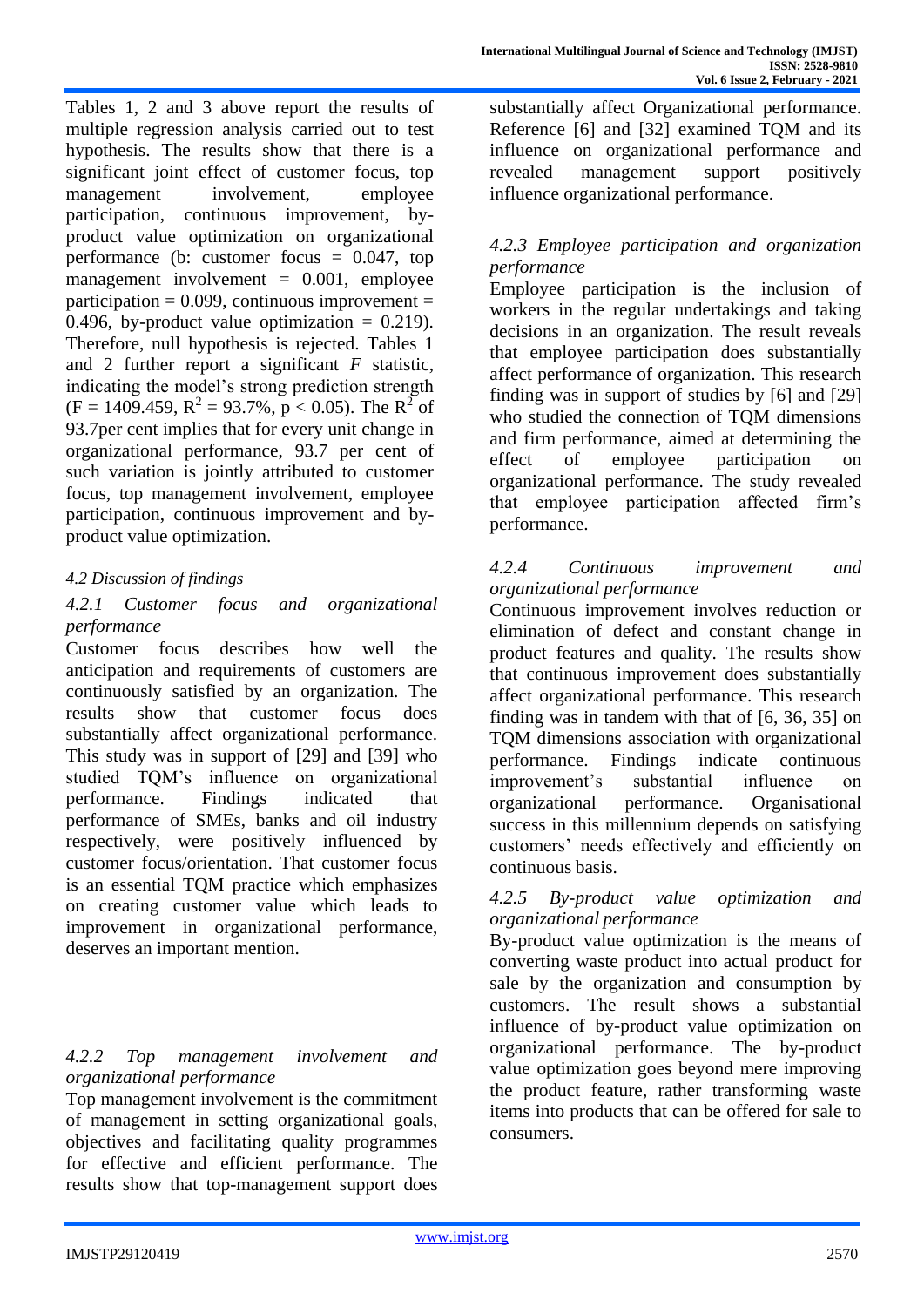# **5. Conclusion**

The conclusion arising from this research on "total quality management practices and organizational performance of manufacturing companies" is as follows: Customer focus is a vital TQM practice that creates customer value which leads to improvement in organizational performance. Involving employees in taking decisions on their job tasks, sharing information and training helps in the efficient utilization of organizational resources; thus improving performance among manufacturing companies. Employee participation remains an indispensable TQM practice that influences companies' performance.

 The participation of top-level management in goals-setting is critical to provide direction and focus towards improving performance and product quality. Management support possesses positive and strong influence on organizational performance. Continuous improvement directs manufacturing companies on how to achieve their goals, improve product quality, and satisfy needs of customers and ensuring organization's performance. Continuous improvement enhances organizational performance and inspires workers for innovation and quality performance. The by-product value optimization goes beyond mere improving the product feature, rather transforming waste items into products that can be offered for sale to consumers.

Consequently, customer focus should be applied by manufacturing companies in identifying, anticipating and satisfying consumer's needs beyond expectation. Continuous improvement should be regular in improving product quality, process and satisfying customer needs, inspiring workers for innovation towards ensuring organizational performance.

Also, manufacturing companies should ensure employee participation in decisionmaking, information sharing and employees training as these tend to improve workers performance and in turn influence the overall performance of an organization. By-product value optimization should be encouraged by organization as an avenue to convert waste into marketable items that will satisfy consumers, reduce environmental pollution, save monies which would have been used in compensating

host community/society as a result of pollution from waste materials and generate revenue for the organization.

Finally, top management of manufacturing companies should invest in acquiring state-of-the-art technology that will convert waste into new products or even into energy so as to improve organizational performance. This is the era of biofuels and with techno-vision; some technologically- advanced countries are converting bio-waste and other derivatives into energy fuels. Manufacturing companies should regularly engage in training and retraining of staff especially when old technology becomes updated or new technology is acquired. This builds up manpower and capacity for employees' participation in total quality improvement thereby improving organizational performance.

#### **References**

- 1. M. Thurber, "Gas flaring: Why does it happen and what can stop it?" Available at: energyforgrowth.org , February 4, 2019.
- 2. S. I. Salaheldin,. 'Critical success factors of TQM implementation and their impact on performance of SMEs'. International Journal of Productivity and Performance Management, 2009, Vol. 58, No. 3, pp. 215-217.
- 3. G., Karuppusami and R. Gandhinathan, 'Patero analysis of critical success factor of total quality management: A literature review and analysis'. The TQM Magazine, 2006, Vol. 18, No. 4, pp. 372- 385.
- 4. M., Terziovski and D. Samson, "Increasing and sustaining performance through an integrated quality strategy". Working paper 50/90: Faculty of Business Economics, Monash University, 1998.
- 5. C. Curkovic, S. Vickery and C. Droge, 'Quality-related action programs: Their impact on quality performance and business performance'. Decision Sciences, 2000, Vol. 31, No. 4, pp. 885- 905.
- 6. S. Mehmood, F. Qadeer and A. Ahmad, 'Relationship between TQM dimensions and organisational performance'. Pakistan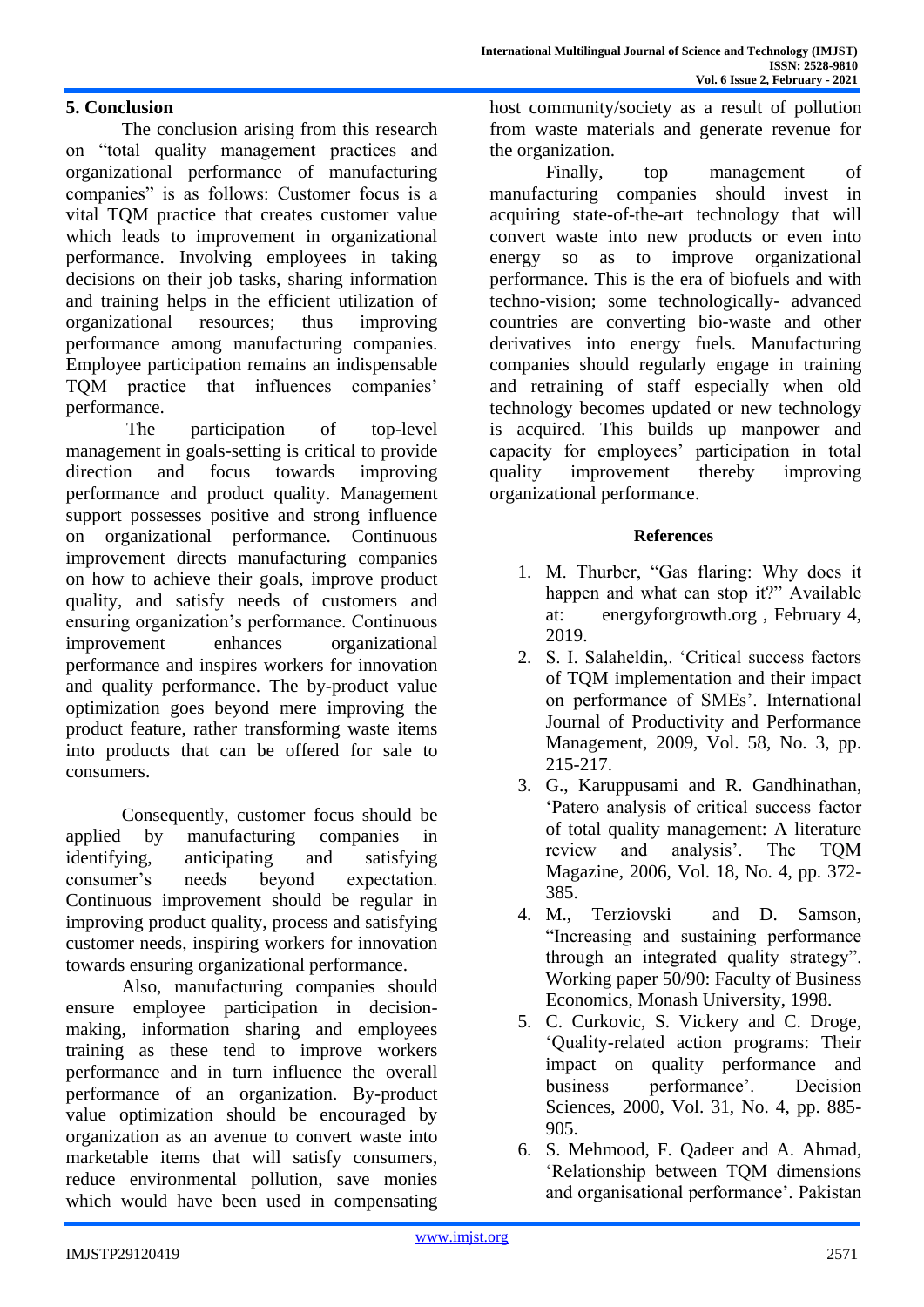Journal of Commerce and Social Sciences, 2014, Vol. 8, No. 3, pp. 662- 679.

- 7. W. E. Deming, "Quality, productivity and competitive position". Cambridge, MA: Massachusetts Institute of Technology, Centre for Advanced Engineering study, 1982.
- 8. I. Silas, "Examining the effects of contextual factors on TQM and performance through the lens of organisational theories: An empirical study". Journal of Operations Management, 2007, Vol. 25, No. 1), pp. 83-109.
- 9. S. A. Brah, S. S. L. Tee and B. M. Rao, 'Relationship between TQM and performance of Singapore companies'. International Journal of Quality & Reliability Management, 2002, Vol. 19, No. 3, pp. 356-379.
- 10. C. Mele and M. Colurcio, 'The evolving path of TQM: Towards business excellence and stakeholder value'. International Journal of Quality and Reliability Management, 2006, Vol. 23, No. 5, pp. 464-489.
- 11. V. H. Lee, S. Y. Lam, K. B. Ooi, and, M. S. Safa, 'Structural relationship between TQM practices and learning organisation in Malaysia's manufacturing industry'. Production Planning & Control, 2010, Vol. 23, No. 10, pp. 885-902.
- 12. S. S. Liu, X. Luo and Y. Z. Shi, 'Integrating Customer Orientation, Corporate entrepreneurship, and learning orientation in manufacturing companies in Calabar-in-transition: An empirical study'. International Journal of Research in Marketing, 2002, Vol. 19, No. 4, pp. 367-382.
- 13. Z. Irani, A. Beskese and P. Love, 'Total quality management and corporate culture: Constructs of organisational excellence'. Technovation, 2004, Vo. 24, No. 8, pp. 643- 650.
- 14. O. Asikhia, 'Customer orientation and firm performance among Nigerian small and medium scale businesses'. International Journal of Marketing Studies, 2010, 2(1),197-205.
- 15. C. Li,. Human resource management (12

Lessons), Taipei: Bookzone, 2000.

- 16. F. Wang, C. Shieh and T. Mei-Ling, 'Effect of leadership style on organisational performance as viewed from human resource management strategy'. FRICAN Journal of Business Management, 2010, Vol. 4, No. 8, pp. 3924-3936
- 17. D. I. Prajogo and A. S. Sohal, 'The relationship between TQM practices, quality performance and innovation performance'. The International Journal of Quality & Reliability Management, 2003, Vol. 20, No. 8, pp. 539-558.
- 18. A. Novak, "Knowledge management and organizational performance – Literature review. Management, Knowledge and Learning". International conference, 17- 19 May, Lublin-Poland 433-440, 2017.

19. D. M. Kimeu, "Effect of waste management practices on the operational performance of hotels in Mombasa County, Kenya[". Avaialble at](http://erepository.uonbi.ac/)  [http://erepository.uonbi.ac.](http://erepository.uonbi.ac/) ke/bitstream/handle/11295/93978/Kimeu\_ Effect%20Of%20Waste%20Manag ement%20 Practices%20On%20The%20Operational %20Performance%20Of% 20Hotels%20In%20 Mombasa.pdf?sequence=4, 2015.

- 20. K. Lysons and B. Farrington, "Purchasing and supply chain management"  $(7<sup>th</sup>$  ed.), London: Prentice Hall, 2006.
- 21. A. Levit, "What cost reduction strategies are you using this year" Available at ht[tps://www.americanexpress.com/us/sma](http://www.americanexpress.com/us/small-) [ll-b](http://www.americanexpress.com/us/small-)usiness/openforum/articles/what-costreducti on-strategies-are-you-using-thisyear/, 2018 .
- 22. K. Coyne, S. T. Coyne and E. J. Coyne, "When you've got to cut costs—Now". Available at a state at a state at a state at a state at a state at a state at a state at a state at a state at a state at a state at a state at a state at a state at a state at a state at a state at a state at a state at https://hbr.org/2010/05/when-youve-gotto- cut-costs-now, 2010.
- 23. A. Al-Saket, "A case study of total quality management in a manufacturing and construction firm". (Published Ph.D dissertation) Faculty of Engineering, Rand Afrikaans University, South Africa,